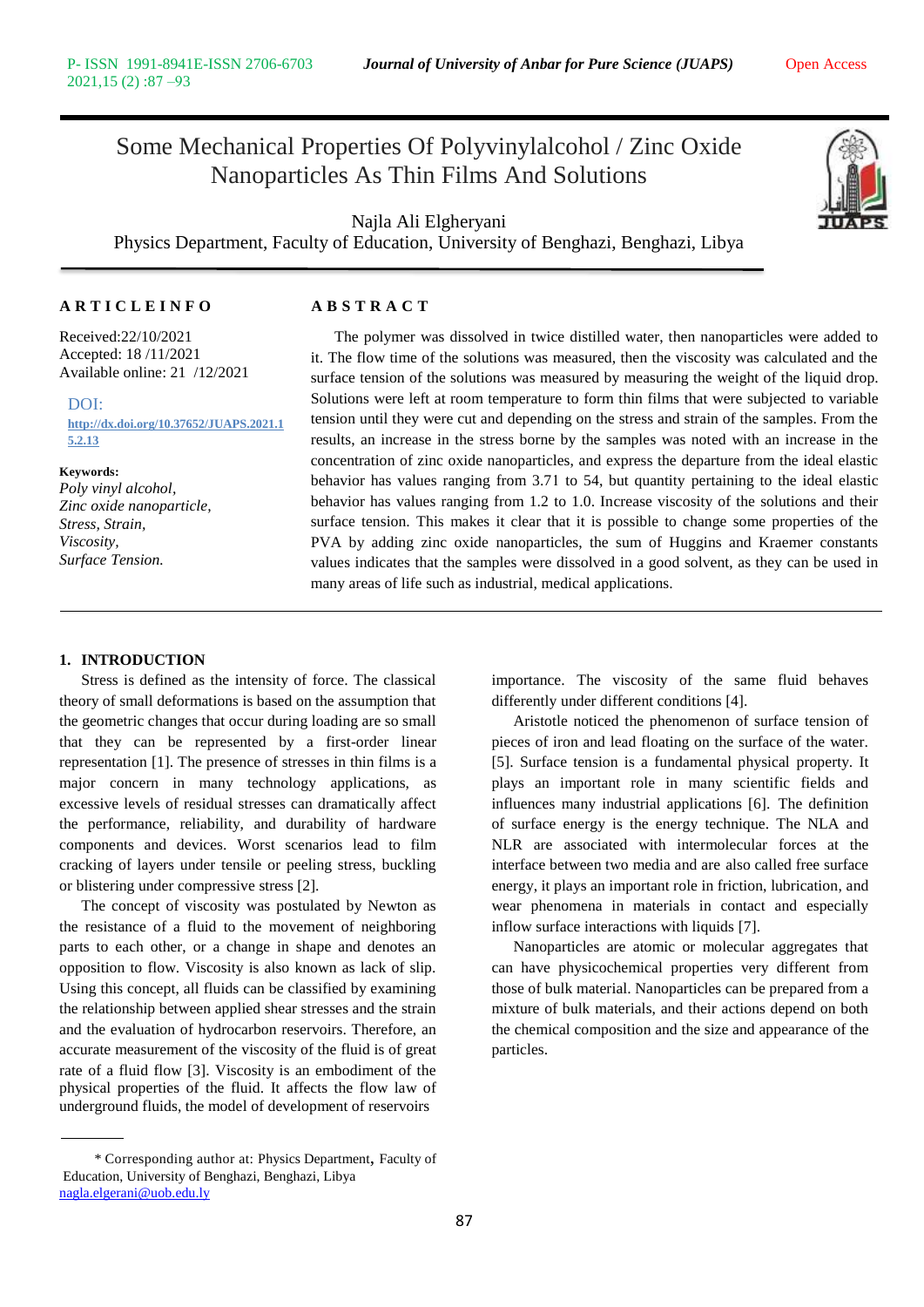Nanoparticles and nanostructured materials represent an active field of research and a rapidly expanding technicaleconomic sector in many fields of application. They have gained prominence in technological advancements due to their adjustable physicochemical characteristics [8]. ZnO nanoparticles are used in a large number of industrial products, it is one of the most popular metal oxide nanoparticles in biological applications due to its characteristics.

Zinc oxide nanoparticles have emerged with promising potential in biomedicine [9].

Polymers are large chain-shaped molecules formed by multiple small molecule reactions whose wide range of properties and uses is derived from the diversity of monomers, combinations of monomers, and polymer architecture [10]. Poly (vinyl alcohol) is widely used in industries in various applications, such as biopolymer films, coating industry, food processing, medical industries, and has also been used as a hydrate inhibitor in industries. oil and gas. It is a synthetic polymer soluble in water. Their skeletons are composed only of carbon atoms that are biodegradable under aerobic and anaerobic conditions [11].

This study aims to improve some properties of the Polyvinylalcohol (PVA) by adding zinc oxide nanoparticles (ZnO nanoparticles).

### **2. EXPERIMENTAL SETUP 2.1. Samples**

3 g of PVA were dissolved in 200 milliliters of twicedistilled water mixing at a temperature of 80 ° C, then the sample was divided into six equal parts and zinc oxide nanoparticles were added at different concentrations (0.0, 0.2, 0.4, 0.6, 0.8, 1.0% ), and the viscosity and surface tension were measured. It was poured onto a flat glass plate and allowed to dry at room temperature. Thin films almost 0.01 mm thick were formed, as in figure 1, next a rectangular piece of the sample was taken and measure the change in its length by increasing the load on it.



Fig.1: The thin film of PVA/ ZnO nanoparticles

### **2.2. Measurements:**

### **2.2.1 Stress-Strain Measurements:**

For known cross-sectional area (A), and the forces (F) which are applied by the tensile testing machine, then the tensile stress  $( \sigma s)$  is [12, 13]:

If  $(L_0)$  is the original length of the sample and  $(L)$  is the length of the sample after a certain amount of tensile stress has been applied, then the tensile strain  $(\varepsilon)$  defined as[ 12,13]:

$$
\varepsilon = \frac{(L - L_0)}{L_0} \tag{2}
$$

Young's modulus (E) is calculated from the relationship between stress and strain in Equation 3 [12-14]:

$$
\sigma_s = E \varepsilon
$$
 (3)  
By substituting for the expansion ratio ( $\lambda = 1+\varepsilon$ ), in

Equation 4, you can know the dependence of the stressstrain relationship for different test samples [15, 16].

$$
\frac{\sigma_s}{2(\lambda - \lambda^{-2})} = C_2 + C_1 \lambda^{-1} \qquad (4)
$$

Where  $C_1$  is expressing the departure from the ideal elastic behavior, and  $C_2$  is a quantity pertaining to the ideal elastic behavior [15, 16].

### **2.2.2. Viscosity Measurements:**

To determine the flow time of the samples, the methodology provided by ASTM (1989) was used. The exit time of the solvent (double distilled water) and the exit time of the other solutions were measured using a glass capillary viscometer.

The measured values were expressed in terms of relative  $(\eta_r)$ , specific  $(\eta_{sp})$ , intrinsic  $([\eta])$  viscosities and reduced( $\eta_{\text{red}}$ ) viscosities of all samples using the following equations [17-19]:

$$
\eta_r = \frac{t_{solution}}{t_{solution}}
$$
(5)  
\n
$$
\eta_{sp} = \eta_r - 1
$$
(6)  
\n
$$
[\eta] = \frac{[2(\eta_{sp} - \ln \eta_r)]^{\frac{1}{2}}}{c}
$$
(7)  
\n
$$
\eta_{red} = \frac{\eta_{sp}}{C} = \frac{\eta_r - 1}{C}
$$
(8)

Where C is the mass concentration of zinc oxide nanoparticles, the solvent is the exit time of the pure solvent and solution is the exit time of the sample [17]. Equations 5 and 6 represent the Huggins  $(K_H)$  and Kramer  $(K_K)$ equations, respectively [20]:

$$
\frac{\frac{\eta_{sp}}{c}}{\frac{\text{Ln } \eta_r}{c}} = [\eta] - K_H [\eta]^2 c \qquad (9)
$$
  

$$
\frac{\text{Ln } \eta_r}{c} = [\eta] + K_K [\eta]^2 c \quad (10)
$$

### **2.2.3. Surface Tension Measurements:**

Using the drop weight method, a counted number of drops were collected and the average mass of one drop was found. The average radius of the fall was determined, then surface tension  $(y)$  against the air, surface tension force  $(F)$ , and surface and tension energy (E) expressed by the values measured as follows, respectively [20, 21]: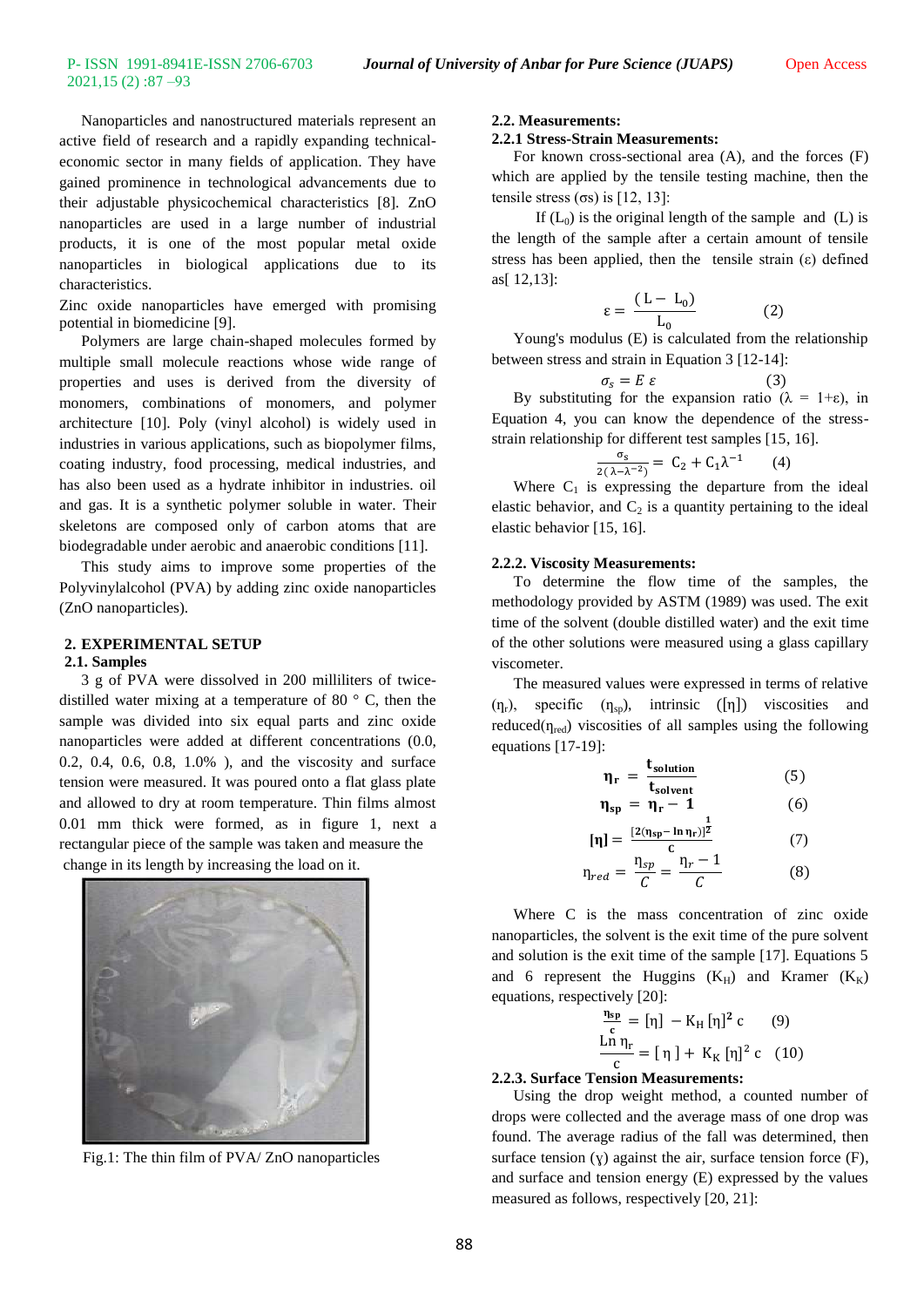# 2021,15 (2) :87 –93

| mg<br>$\gamma =$                      | (11) |
|---------------------------------------|------|
| $2\overline{\pi}r$<br>$F = 4 \pi r y$ | (12) |
| $E = Y A$                             | (13) |

Where average mass of a drop (m) =  $6.86 \text{ X } 10^{-5}$ , internal radius of the tube used  $(r) = 4$  mm and gravity acceleration  $(g) = 9.8$  m s<sup>-2</sup>. All measurements were carried out at a

## temperature of 30 ° C.

### **3. RESULTS AND DISCUSSION**

### **3.1. Stress-Strain**

The slope of the stress-strain curve increases with increasing ZnO concentration in PVA / ZnO nanoparticles thin films, as shown in figure 2, this leads to an increase in Young's modulus with increasing nanoparticle concentration figure 3 [22].



Fig2: The effect of concentration of ZnO nanoparticles on stressstrain curves for PVA/ ZnO nanoparticles thin films.

Fig.3. Young's modulus curve of PVA/ ZnO nanoparticles



In figure 4 the fracture stress increases with increasing ZnO nanoparticles concentration in PVA / ZnO nanoparticles thin films, this means that the cross- linking increases with increasing ZnO nanoparticles concentration [23].



Fig. 4: Fracture stress curve of PVA/ ZnO nanoparticles thin films.

The constants C1 and C2 are easily determined from the relationship between the strain amplification factor and the inverse expansion rate, where C1 is the slope and C2 is the intercept with the ordinate. The behavior of the C1 and C2 waves with concentrations may be due to the competition between increasing and the number of crosslinks in the network and other defects in the network [16, 24]. The relationship between the strain amplification factor and the inverse expansion rate is represented in figure 5, while the table1 contains the values of C1 and C2 constants.



Figure.5. Strain amplification factor curve for PVA/ ZnO nanoparticles thin films.

Table.1. The value of constant  $C_1$  and  $C_2$  for different concentrations of PVA/ ZnO nanoparticles thin films

| <b>Concentration ZnO</b><br>nanoparticles $(\% )$ | C <sub>1</sub> | C <sub>2</sub> | $C_1 + C_2$ |
|---------------------------------------------------|----------------|----------------|-------------|
| 0.0                                               | 3.707575       | 1.2            | 4.907575    |
| 0.2                                               | 9.546215       | 1.0            | 10.54622    |
| 0.4                                               | 23.88195       | 1.0            | 24.88195    |
| 0.6                                               | 34.20008       | 1.0            | 35.20008    |
| 0.8                                               | 43.69019       | 0.99           | 44.68019    |
| 1.0                                               | 54.04957       | 1.0            | 55.04957    |

#### **3.2. The viscosity**

The exit time of the twice distilled water was measured at room temperature (127.27 sec), the exit time of other samples was also measured at room temperature (30 C), then the relative viscosity values were calculated using equation 5, for all solutions.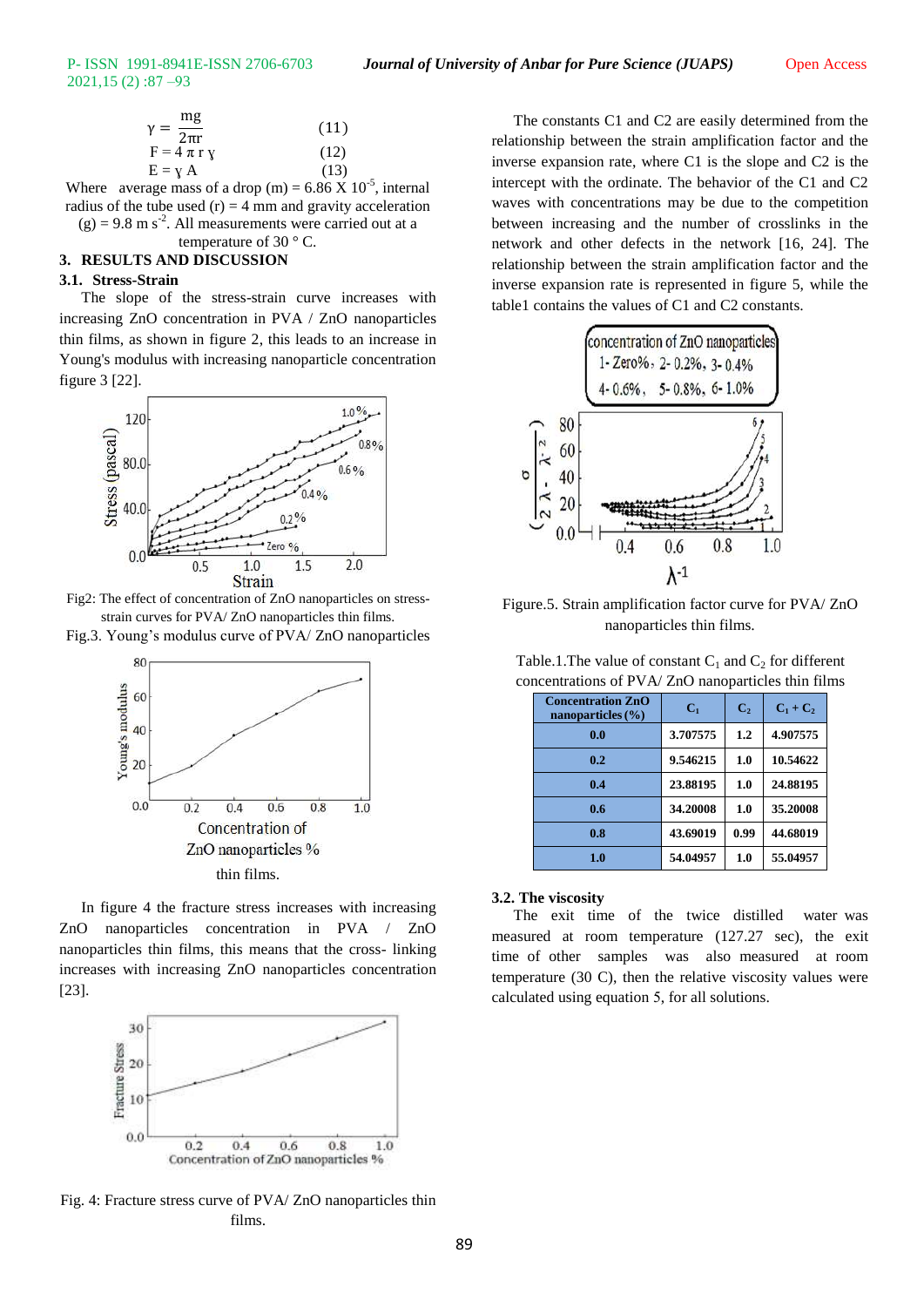## 2021,15 (2) :87 –93

There is a direct ratio between Relative viscosity and different concentrations of ZnO nanoparticles for Polyvinylalcohol solutions in the relationship shown in Figure 6. Thus, it is clear that the concentrations of ZnO nanoparticles produce changes in the viscosity of the solution. As the viscosity increases, meaning there will be more polymer chain entanglements in the solution, the charges on the electrospinning jet will be able to fully stretch the solution with the distributed solvent molecules between polymer chains [25].



Figure.6. Relative viscosity vs different concentration of ZnO nanoparticles for PVA/ ZnO nanoparticles solutions at  $30^{\circ}$ C

As the specific viscosity increases, the reduced viscosity decreases, as shown in figure 7, and the intrinsic viscosity decreased with the increasing concentration of nanoparticles, This is represented in figure 8 [26,27].



Figure. 7. Reduced viscosity vs specific viscosity nanoparticles for PVA/ ZnO nanoparticles solutions with different concentration of  $ZnO$  nanoparticles at  $30^{\circ}C$ 



Figure. 8. Intrinsic viscosity vs different concentrations of ZnO nanoparticles for PVA/ ZnO nanoparticles solutions at  $30^{\circ}$ C.

The Huggins and Kraemer constants can be calculated from the slopes of the viscosity figures, used by equation (5) and equation (6) respectively. The Huggins and Kraemer constants depend on the state of the solution [28]. The range of 0.25 to 0.5 in the Huggins coefficient  $(K_H)$  is attributed to good solvation [17]. As shown in Table 2, the  $K_H$  values ranged from  $(0.377)$  to  $(0.402)$  for the sample. The Kramer plot is only linear at low enough concentrations. So, the following relationship holds between the dimensionless Huggins and Kraemer constants [18].

$$
K_H + K_K = 1/2 \tag{10}
$$

 As shown in Table (2), the results of this study indicate that the sum of Huggins and Kraemer constants is exactly equal to 0.5.

| different concentrations of ZnO nanoparticles. |                   |          |               |  |
|------------------------------------------------|-------------------|----------|---------------|--|
| Concentration (%)                              | ${\bf K}_{\bf H}$ | $K_{K}$  | $(K_H + K_K)$ |  |
| 0.2                                            | 0.377398          | 0.122602 | 0.5           |  |
| 0.4                                            | 0.385262          | 0.114738 | 0.5           |  |
| 0.6                                            | 0.393208          | 0.106792 | 0.5           |  |
| 0.8                                            | 0.397855          | 0.102145 | 0.5           |  |
| $1.0\,$                                        | 0.402318          | 0.097682 | 0.5           |  |

Table.2. Huggins and Kraemer constants of solutions with different concentrations of ZnO nanoparticles.

### **3.3. Surface tension;**

The surface tension values as a function of the mass concentration of ZnO nanoparticles of the PVA / ZnO nanoparticle solutions have been represented in Figure 9, which indicates that the surface tension of the solutions increases with increasing concentration of ZnO nanoparticles [29,30]. surface tension force and surface tension energy increase as shown in figure 10 and figure 11 respectively, since the surface tension of solutions increases with increasing concentration of silver nanoparticles as shown in figure 9 so that a strong cohesion force is exerted between the molecules and resulting in higher surface tension of the solution. As the concentration increases, the average spacing between molecules and nanoparticles decreases. Therefore, an attractive Van der Waals force is used on the electrostatic repulsive force between molecules, which increases the surface tension of the solution<sup>[31]</sup>.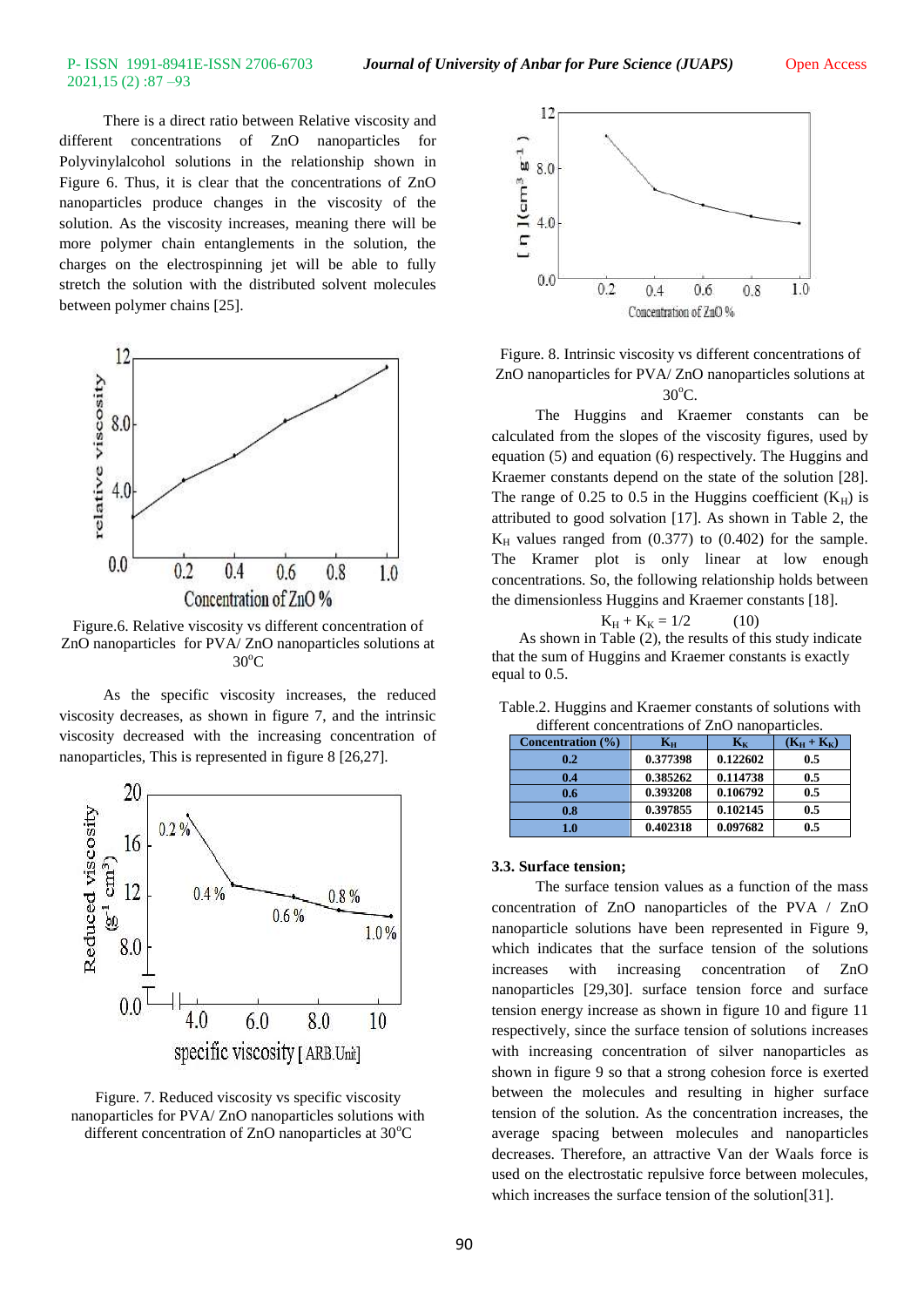

Figure.9. Surface tension vs. different concentrations of ZnO nanoparticles for PVA/ ZnO nanoparticles solutions at 30<sup>o</sup>C.



Figure. 10. Surface tension force vs. different concentration of ZnO nanoparticles for PVA/ ZnO nanoparticles solutions at  $30^{\circ}$ C



Figure.11. Surface tension energy vs. different concentration of ZnO nanoparticles for PVA/ ZnO nanoparticles solutions at  $30^{\circ}$ C.

### **4. CONCLUSION**

The results of the investigation indicated that the flexibility of the samples increased with increasing the concentration of zinc oxide nanoparticles, and the viscosity of the solutions also increased with increasing the concentration of zinc oxide nanoparticles, indicating that friction of the layers of the solution increases and causes an increase in the resistance of the solution to flow, but the

increase in the surface tension of the liquid indicates an increase in bonding within the solutions. By increasing or decreasing the concentration of zinc oxide nanoparticles in the polymer solution, these aforementioned properties can be increased or altered, and this leads to obtaining materials that have different properties than the properties of their components that can be used in different fields such as industrial and medical applications.

### **5. References:**

- [1] Bergström, J. 2015. Continuum Mechanics Foundations. In: Jörgen Bergström (ed), [Mechanics of Solid](https://www.sciencedirect.com/science/book/9780323311502)  [Polymers](https://www.sciencedirect.com/science/book/9780323311502) Theory and Computational Modeling. United Kingdom: [Science Direct,](https://www.elsevier.com/solutions/sciencedirect) 131-207.
- [2] Abadias, G. Chason, E. Keckes, J. 2018. Stress in thin films and coatings: Current status, challenges, and prospects, Journal of Vacuum Science & Technology A. 36 (2) 020801-1- 020801-48. https://doi.org/10.1116/1.5011790
- [3] [Ewetumo,](https://www.researchgate.net/profile/Theophilus-Ewetumo) T. [Adedayo,](https://www.researchgate.net/profile/Kayode-Adedayo) K. [Adedayo,](https://www.researchgate.net/profile/Kayode-Adedayo) S.M. [Lawal,](https://www.researchgate.net/profile/Yusuf-Lawal-5) Y.B. 2018. Development of Viscosity Measuring Device Using Vibrational Technique, Physical Science International Journal 18(2) 2348-0130: 1-8.
- [4] Yang, Z. Ma, Z. Luo, Y. Zhang, Y. Guo, H. Lin, W. 2018. A Measured Method for In: Situ Viscosity of Fluid in Porous Media by Nuclear Magnetic Resonance, Hindawi Geofluids 2018(9542152): 8. https://doi.org/10.1155/2018/9542152
- [5] Popinet, S. 2018. Numerical Models of Surface Tension, HAL archives-ouvertes 50(122316-045034): 49 – 75.
- [6] Kalová, J. Mareš, R. 2019. Size Dependences of Surface Tension and Measurement Accuracy, AIP Conference Proceedings 2189: 1-6. <https://doi.org/10.1063/1.5138622>
- [7] Alvarez, N. D. 2018. Device and strategy for surface energy measurement. Ph.D. Thesis, Department of optics and optometry, Faculty of optics and optometry, TecHNICAL UNIversity of Catalonia, UPC-Barcelonatech.
- [8] Jeevanandam, J. Barhoum, A. Chan, Y. S. Dufresne, A. Danquah, M. K. 2018 Beilstein J. Nanotechnol 9: 1050–1074
- [9] [Jiang,](https://www.researchgate.net/scientific-contributions/Jinhuan-Jiang-71249967) J. [Pi,](https://www.researchgate.net/profile/Jiang-Pi-3) J. [Cai,](https://www.researchgate.net/scientific-contributions/Jiye-Cai-38170244) J. 2018. The Advancing of Zinc Oxide Nanoparticles for Biomedical Applications, Bioinorganic Chemistry and Applications2018(1062562): 18 https://doi.org/10.1155/2018/1062562
- **[**10] [Richet,](https://onlinelibrary.wiley.com/action/doSearch?ContribAuthorRaw=Richet%2C+Pascal) P. [Conradt,](https://onlinelibrary.wiley.com/action/doSearch?ContribAuthorRaw=Conradt%2C+Reinhard) R. Takada, A. [Dyon,](https://onlinelibrary.wiley.com/action/doSearch?ContribAuthorRaw=Dyon%2C+Jo%C3%ABl) J. 2021. Introduction to Polymer Chemistry. IN: [Richet,](https://onlinelibrary.wiley.com/action/doSearch?ContribAuthorRaw=Richet%2C+Pascal) P. [Conradt,](https://onlinelibrary.wiley.com/action/doSearch?ContribAuthorRaw=Conradt%2C+Reinhard) R. Takada, A. [Dyon,](https://onlinelibrary.wiley.com/action/doSearch?ContribAuthorRaw=Dyon%2C+Jo%C3%ABl) J (eds). Encyclopedia of Glass Science, Technology, History, and Culture. First published. America: The American Ceramic Society, 1043- 1055. [https://onlinelibrary.wiley.com/doi/10.1002/97811188](https://onlinelibrary.wiley.com/doi/10.1002/9781118801017.ch8.8) [01017.ch8.8](https://onlinelibrary.wiley.com/doi/10.1002/9781118801017.ch8.8)
- [11] JAMIL1, N. HUSIN, H. ALFIDA1, A. W. AMAN, Z. HASSAN, Z. 2017. Characterization and Preparation of Polyvinyl Alcohol (PVA) as Inhibitor in Formation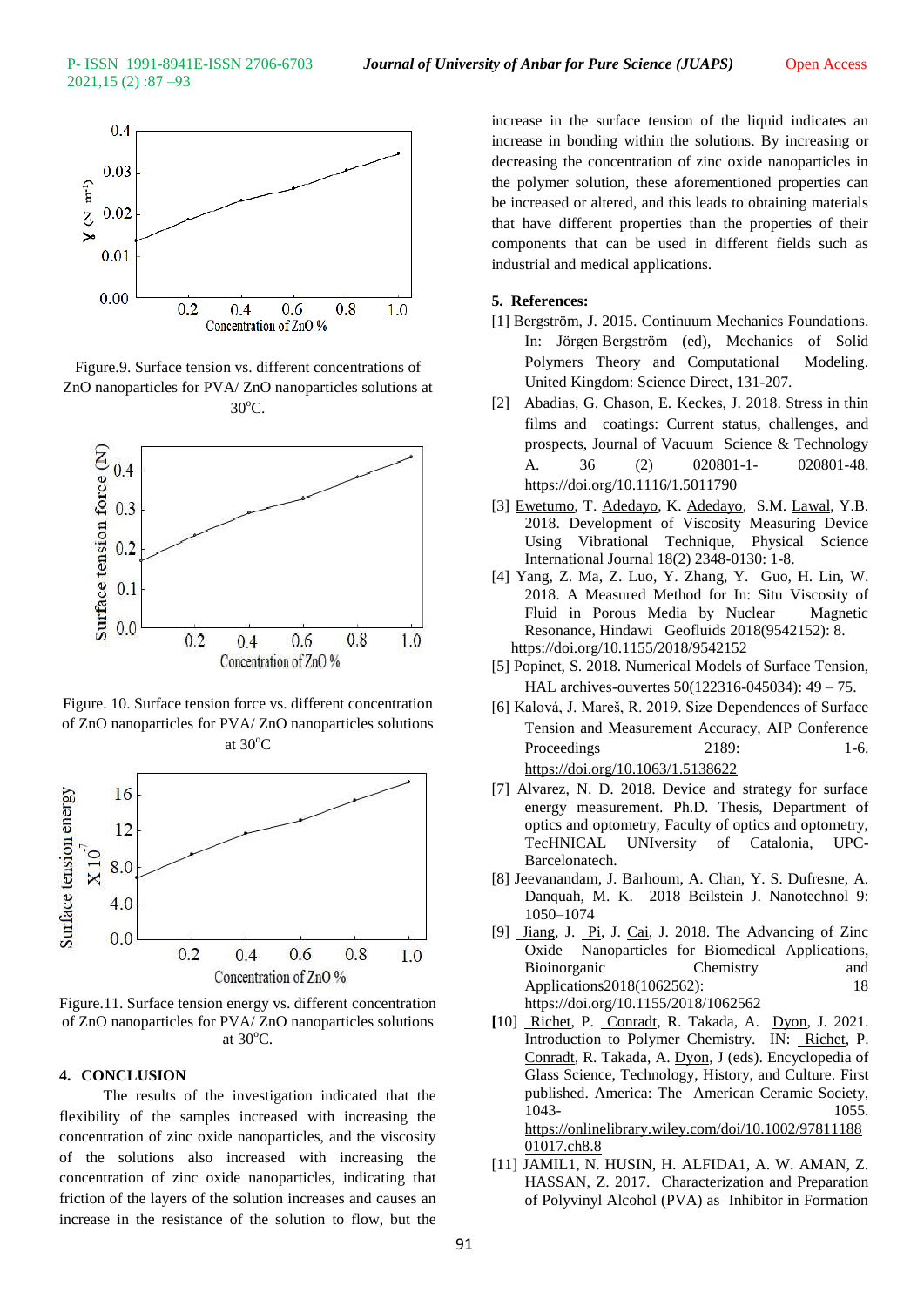of Hydrates. International Journal of Current Science, Engineering & Technology 1(2581-4311): 584- 578.

- [12] Pribe, J. 2019. Lecture 3: Shear stress and strain. IN: Pribe, J (ed). Lecture Book, ME 323 – echanics of Materials. 1:st. Purdue engineering. [https://www.purdue.edu/freeform/me323/wpcontent/up](https://www.purdue.edu/freeform/me323/wpcontent/uploads/sites/2/2019/08/Lecture03.pdf) [loads/sites/2/2019/08/Lecture03.pdf.](https://www.purdue.edu/freeform/me323/wpcontent/uploads/sites/2/2019/08/Lecture03.pdf)
- [13] FACTFILE. 2018. GCSE Engineering and Manufacturing 3.3.1 Materials and Applications – Young's Modulus. Rewarding Learning. [https://ccea.org.uk/downloads/docs/Support/Factfile/20](https://ccea.org.uk/downloads/docs/Support/Factfile/2019/Factfile%3A%20U3.3.1%20Youngs%20Modulus.pdf) [19/Factfile%3A%20U3.3.1%20Youngs%20Modulus.p](https://ccea.org.uk/downloads/docs/Support/Factfile/2019/Factfile%3A%20U3.3.1%20Youngs%20Modulus.pdf) [df.](https://ccea.org.uk/downloads/docs/Support/Factfile/2019/Factfile%3A%20U3.3.1%20Youngs%20Modulus.pdf)
- [14] Chao. C, M. A. Garrido, J. Ruiz-Hervias, Zhu. Z, Le-le Zhang. 2018.Representative Stress- Strain Curve by Spherical Indentation on Elastic-Plastic Materials", Advances in Materials Science and Engineering Volume 2018, Article ID 8316384, 9. <https://doi.org/10.1155/2018/8316384>
- [15] S.S. Hamza, S. El-sabbagh, and F. Shokr. (2008)." Elastic Behavior of NR/IIR Rubber Blend Loaded with Different Compatibilizers", Internatioal Journal of polymeric Materials, 57. 203. 215.
- [16] M. Abu- Abdeen. 2001. Degradation of the Mechanical properties of composite vulcanizates loaded with paraffin wax", Journal of Applied Polymer81: 2265- 2270.
- [17] M. Acevedo1, J. Laitano1, M. Marrugo1, A. Herrera, Á. Realpe, International Journal of ChemTech Research, 10 (2017) 199-208.
- [18] R. Pamies, J. Ginés Hernández, M. del Carmen, J. García de la Torre, Colloid Polym Sci, Springer-Verlag, 286(2008) 1223–1231.
- [19] Q. Charlier, E. Girard, F. Freyermouth, M. Vandesteene, N. Jacquel, C. Ladavière,A. Rousseau, F. Fenouillot, 2015 eXPRESS Polymer Letters, 9 424– 434[. www.expresspolymlett.com](http://www.expresspolymlett.com/) .
- [20] U. Balkrishna Hadkar, A. Sameer Hadkar, Indian Journal of Pharmaceutical Education and Research, 49  $(2015)$
- [21] C. Gouiller, A, Guittonneau, and L. Jacquot, Emergent Scientist 1 (2017): 1.
- [22] Tu, S. Ren, X. He, J. Zhang, Z. 2019. Stress–strain curves of metallic materials and post‐ necking strain hardening characterization: A review, John Wiley & Sons Ltd 2020(43) 3–19.
- [23] Zha, J. Yu, P. Dong, S. 2016. The Influence of Crosslink Density on the Failure Behavior in Amorphous Polymers by Molecular Dynamics Simulations. Materials 9, 234; doi:10.3390/ma9040234.
- [24] S.S. Hamza, S. El-sabbagh, and F. Shokr. (2008)." Elastic Behavior of NR/IIR Rubber BlendLoaded with Different Compatibilizers", Internatioal Journal of polymeric Materials, 57.203. 215.
- [25] Hosnie. B, Seyed.H.B. 2015. Chitosan/ Nanosilver Composites with Enhanced Morphology and Microbiogical properties, Journal of Textiles and polymers 3( 2).
- [26] S. Panda, G. Mohanty, R. Smal, A. Mohapatra, M. Nayak, A. Acharya, G. Roy, Researcher, International Journal of Polymer Science, 2015 (2010): 7. [http://www.sciencepub.net/researcher.](http://www.sciencepub.net/researcher)
- [27] M. Alberto Masuelli, Journal of Polymer and Biopolymer Physics Chemistry, 2 (2014) 37-43.
- [28] A. K. Mahanta, P. K. Pattnayak, J. Mater. Environ. Sci. 6 (9) 2377-2385, (2015).
- [29] Tomer. M. David, A. Rudi, P.2015. Surface tension of electrolyte interfaces: Ionic specicficity within a fieldtheory approach, The Journal of chemical phsics 142. [http://dx.doi.org/10.1063/1.4905954.](http://dx.doi.org/10.1063/1.4905954)
- [30] Zia, U. Noor, R. Farman, A. Nasir, M. K. Hidayat, U. 2017. Physico-chemical properties of cationic surfactant cetyltrimethylammonium bromide in the presence of electrolyte, Journal of Materials and Environmental Sciences; Volume 8, Issue 3, pp. 1029- 1038. http://www.jmaterenvironsci.com
- [31] Bhuiyan. M. H. U, Saidur.R, Amalina. M. A, Mostafizur. R.M, Islam.A. 2015. Effect of nanoparticles concentration and their sizes on surface tension of nanofluids Science Direct, Procedia Engineering 105, 431 – 437. doi: 10.1016/j.proeng.2015.05.030